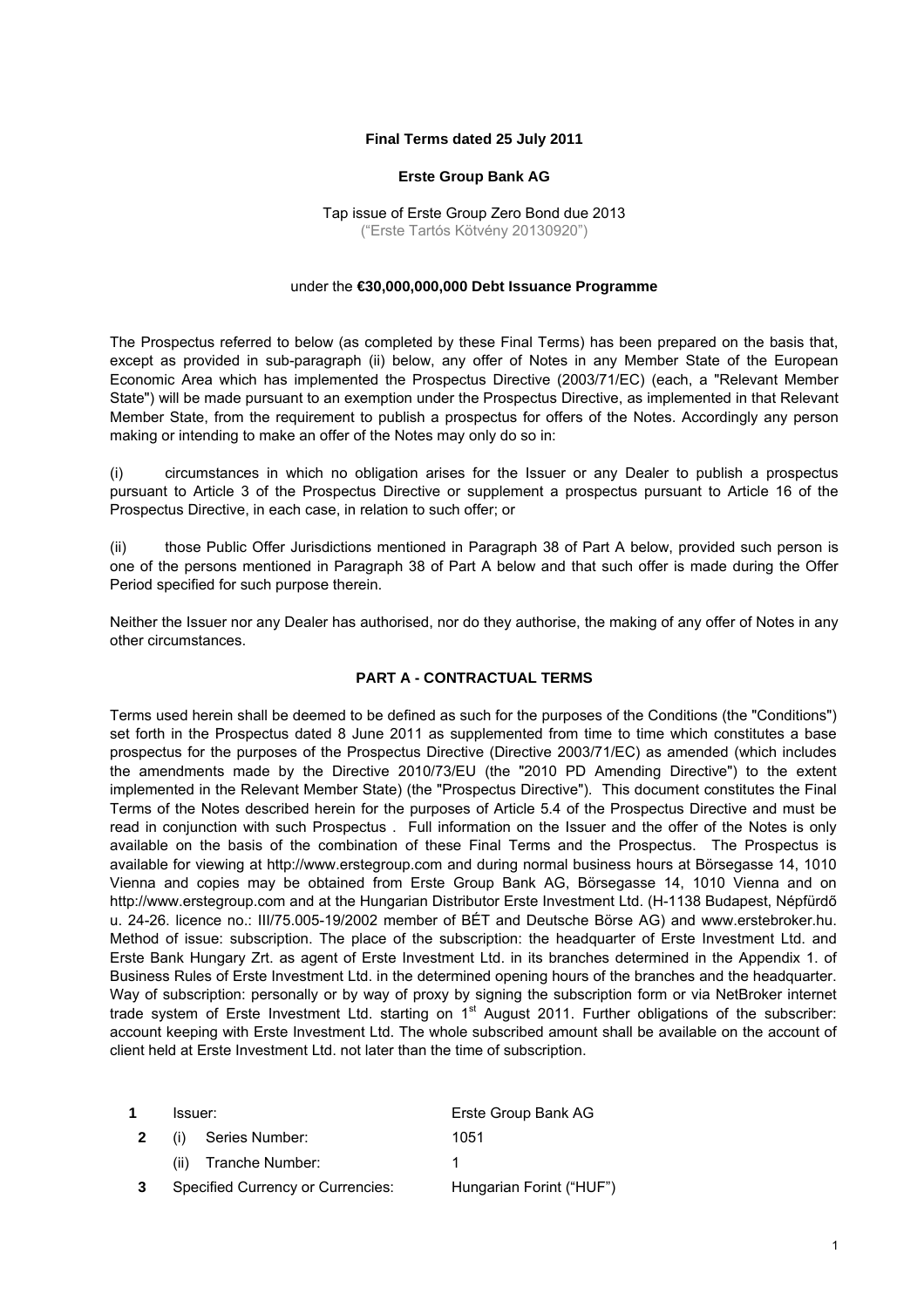| 4  |             | Aggregate Nominal Amount of Notes:                                                                               | <b>HUF</b><br>("Daueremission")<br>Tap<br>issue<br>up<br>to<br>27,500,000,000                                                          |
|----|-------------|------------------------------------------------------------------------------------------------------------------|----------------------------------------------------------------------------------------------------------------------------------------|
|    | (i)         | Series:                                                                                                          |                                                                                                                                        |
|    | (ii)        | Tranche:                                                                                                         |                                                                                                                                        |
| 5  |             | <b>Issue Price:</b>                                                                                              | Initially 88.9854% of the Aggregate Nominal Amount<br>and fixed thereafter by the Issuer according to<br>prevailing market conditions. |
|    |             |                                                                                                                  | For further provisions regarding early subscription<br>discounts please refer to the Early Subscription Table<br>in the Annex.         |
| 6  | (i)         | <b>Specified Denominations:</b>                                                                                  | HUF 300,000                                                                                                                            |
|    | (ii)        | <b>Calculation Amount:</b>                                                                                       | Specified Denomination                                                                                                                 |
| 7  | (i)         | <b>Issue Date:</b>                                                                                               | 20 September 2011                                                                                                                      |
|    | (ii)        | Interest Commencement Date:                                                                                      | Not Applicable                                                                                                                         |
| 8  |             | <b>Maturity Date:</b>                                                                                            | 20 September 2013                                                                                                                      |
| 9  |             | Interest Basis:                                                                                                  | Zero Coupon                                                                                                                            |
| 10 |             | Redemption/Payment Basis:                                                                                        | Redemption at par                                                                                                                      |
| 11 |             | Change of Interest or<br>Redemption/Payment Basis:                                                               | Not Applicable                                                                                                                         |
| 12 |             | Put/Call Options:                                                                                                | Not Applicable                                                                                                                         |
| 13 | (i)         | Status of the Notes:                                                                                             | Senior                                                                                                                                 |
|    | (ii)        | Date<br>Board<br>for<br>approval<br>issuance of Notes obtained:                                                  | according to Overall Planning Approval of Management<br>Board dated 25 November 2010 and Supervisory<br>Board dated 15 December 2010   |
| 14 |             | Method of distribution:                                                                                          | Non-syndicated                                                                                                                         |
|    |             | PROVISIONS RELATING TO INTEREST (IF ANY) PAYABLE                                                                 |                                                                                                                                        |
| 15 |             | <b>Fixed Rate Note Provisions</b>                                                                                | Not Applicable                                                                                                                         |
| 16 |             | <b>Floating Rate Note Provisions</b>                                                                             | Not Applicable                                                                                                                         |
| 17 |             | <b>Zero Coupon Note Provisions</b>                                                                               | Applicable                                                                                                                             |
|    | (i)         | Amortisation/Accrual Yield:                                                                                      | 6.00% per annum                                                                                                                        |
|    | (ii)        | Reference Price:                                                                                                 | Not Applicable                                                                                                                         |
|    | (iii)       | Any other formula/basis of<br>determining amount payable:                                                        | Not Applicable                                                                                                                         |
| 18 |             | Index-linked<br><b>Interest</b><br>Note/other<br>variable-linked<br>interest<br><b>Note</b><br><b>Provisions</b> | Not Applicable                                                                                                                         |
| 19 |             | <b>Dual Currency Note Provisions</b>                                                                             | Not Applicable                                                                                                                         |
|    |             | <b>PROVISIONS RELATING TO REDEMPTION</b>                                                                         |                                                                                                                                        |
| 20 |             | <b>Call Option</b>                                                                                               | Not Applicable                                                                                                                         |
| 21 |             | <b>Put Option</b>                                                                                                | Not Applicable                                                                                                                         |
| 22 | <b>Note</b> | <b>Final Redemption Amount of each</b>                                                                           |                                                                                                                                        |
|    |             | In cases where the Final Redemption<br>Amount is Index-Linked or other<br>variable-linked:                       | Not Applicable                                                                                                                         |
| 23 |             | <b>Redemption of Reverse</b><br><b>Convertible Notes (Cash-or-Share</b>                                          |                                                                                                                                        |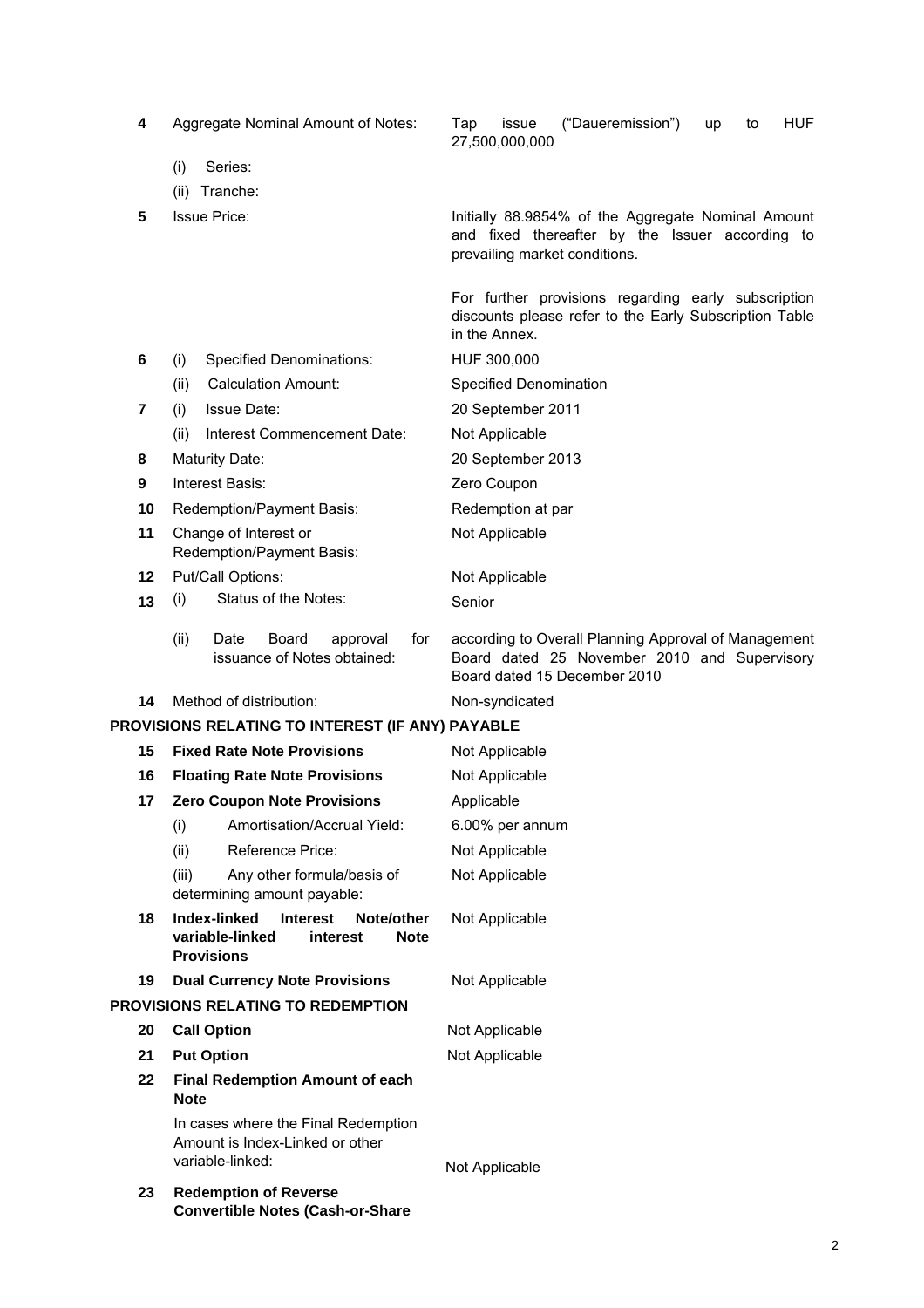**Notes, Cash-or-Fund Notes, Cash-or-Commodity Notes, Cashor-Currency Notes, Cash-or-Future Notes)** Not Applicable **24 Early Redemption Amount**  Early Redemption Amount(s) of each Note payable on redemption for taxation reasons or on event of default or other early redemption and/or the method of calculating the same (if required or if different from that set out in the Conditions): With respect to each Note the Early Redemption Amount payable upon redemption in accordance with Condition 6(c) or following an Event of Default according to Condition 10 shall be an amount equal to the market value of such Note on the date of early redemption, adjusted to account fully for any losses, expenses and costs to the Issuer (or any of its affiliates) of unwinding any underlying or related hedging and funding arrangements, all as determined by the Issuer in its sole and absolute discretion. **GENERAL PROVISIONS APPLICABLE TO THE NOTES 25 Form of Notes:** Notes governed by Austrian law: Bearer Notes: Temporary Global Note exchangeable for a Permanent Global Note which is not exchangeable for Definitive Notes. **26** New Global Note No **27** Financial Centre(s) or other special provisions relating to Payment Dates: Budapest, TARGET **28** Talons for future Coupons or Receipts to be attached to Definitive Notes (and dates on which such Talons mature): No **29** Details relating to Partly Paid Notes: amount of each payment comprising the Issue Price and date on which each payment is to be made and consequences (if any) of failure to pay, including any right of the Issuer to forfeit the Notes and interest due on late payment: Not Applicable **30** Details relating to Instalment Notes: amount of each instalment, date on which each payment is to be made: Not Applicable **31** Redenomination, renominalisation and reconventioning provisions: Not Applicable **32** Consolidation provisions: Not Applicable **33** Other final terms: The Issuer may (but is not obliged to) repurchase Notes if requested by Noteholders to do so, and will repurchase such Notes at an amount equal to the market value of such Note on the date of repurchase, adjusted to account fully for any losses, expenses and costs to the Issuer (or any of its affiliates) of unwinding any underlying or related hedging and funding arrangements, all as determined by the Issuer in its sole

and absolute discretion, and adjusted by an early redemption fee in the amount of 4.00 % for the one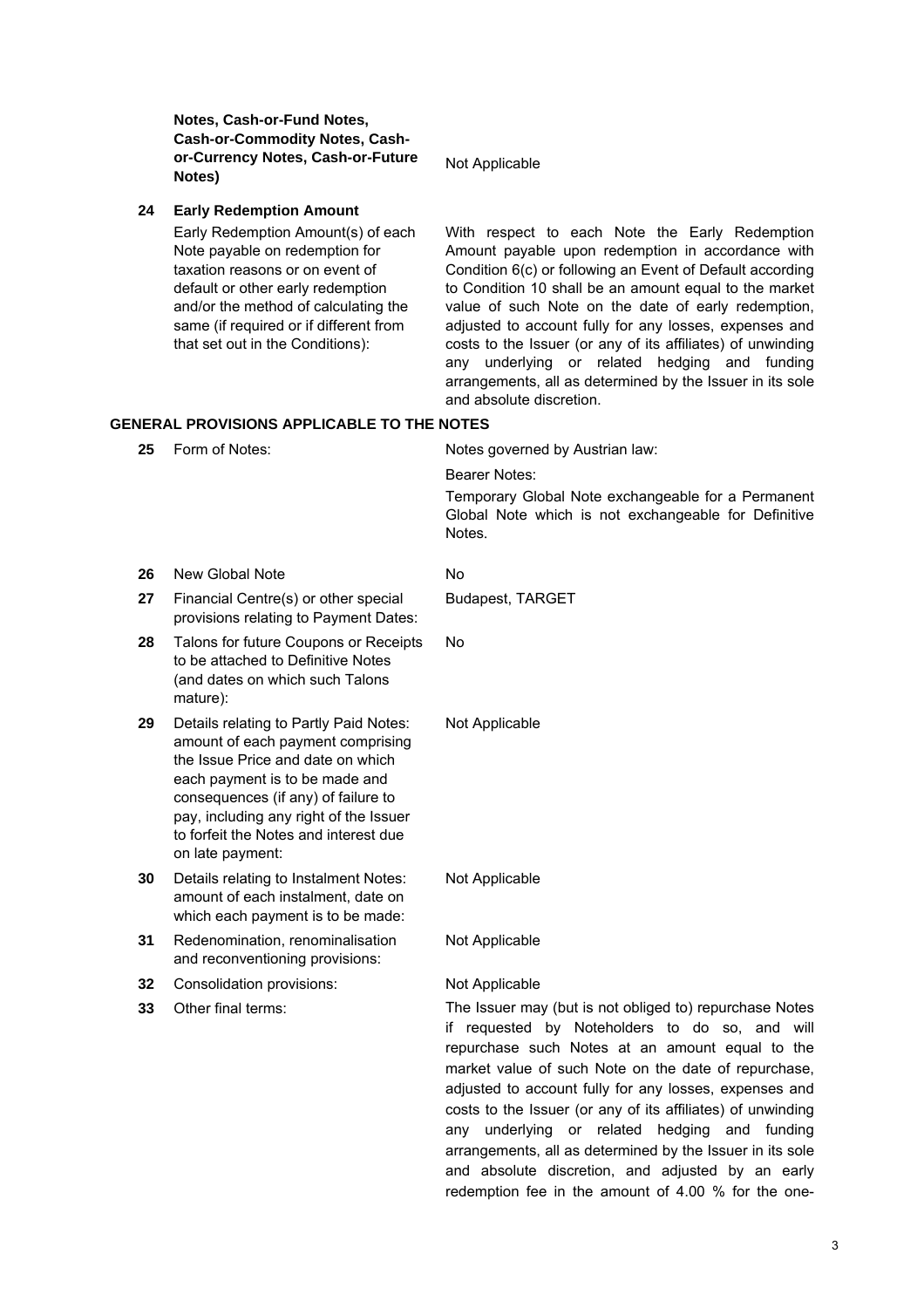month-period starting at the Issue Date, with a decreasing early redemption fee of 20 basis points for each of the following one-month-periods\* (i.e. 3.80 % for the second one-month-period, 3.60 % for the third onemonth-period and so on) down to 0%. The basis for the calculation of the redemption fee is the Nominal Amount asked to be redeemed.

# **DISTRIBUTION**

|    | <b>34</b> (i) | syndicated,<br>lf<br>and<br>names<br>addresses of Managers<br>and<br>underwriting commitments: | Not Applicable                                                                                                                                                                                                        |
|----|---------------|------------------------------------------------------------------------------------------------|-----------------------------------------------------------------------------------------------------------------------------------------------------------------------------------------------------------------------|
|    | (ii)          | Date of Subscription Agreement:                                                                | Not Applicable                                                                                                                                                                                                        |
|    | (iii)         | Stabilising Manager(s) (if any):                                                               | Not Applicable                                                                                                                                                                                                        |
| 35 |               | If non-syndicated, name and address<br>of Dealer:                                              | Erste Group Bank AG                                                                                                                                                                                                   |
| 36 |               | Total commission and concession:                                                               | Not Applicable                                                                                                                                                                                                        |
| 37 |               | U.S. Selling Restrictions                                                                      | <b>TEFRAD</b>                                                                                                                                                                                                         |
| 38 |               | Non-exempt Offer:                                                                              | An offer of the Notes may be made by Erste Investment<br>Ltd. other than pursuant to Article 3(2) of the Prospectus<br>Directive in Hungary ("Public Offer Jurisdiction") starting<br>on 1 <sup>st</sup> August 2011. |
|    |               |                                                                                                | See further detail in paragraph 11 of Part B below.                                                                                                                                                                   |
| 39 |               | Additional selling restrictions:                                                               | Not Applicable                                                                                                                                                                                                        |
| 40 |               | Jurisdiction and Governing Law:                                                                | Austrian                                                                                                                                                                                                              |
| 41 |               | Binding language:                                                                              | English                                                                                                                                                                                                               |
| 42 |               | Domestic or International Notes                                                                | Domestic                                                                                                                                                                                                              |

# **PURPOSE OF FINAL TERMS**

These Final Terms comprise the final terms required for issue and admission to trading on the Vienna Stock Exchange of the Notes described herein pursuant to the €30,000,000,000 Debt Issuance Programme of Erste Group Bank AG.

#### **RESPONSIBILITY**

The Issuer accepts responsibility for the information contained in these Final Terms.

Erste Group Bank AG as the Issuer.

By: By:

Authorised Officer **Authorised Officer** Authorised Officer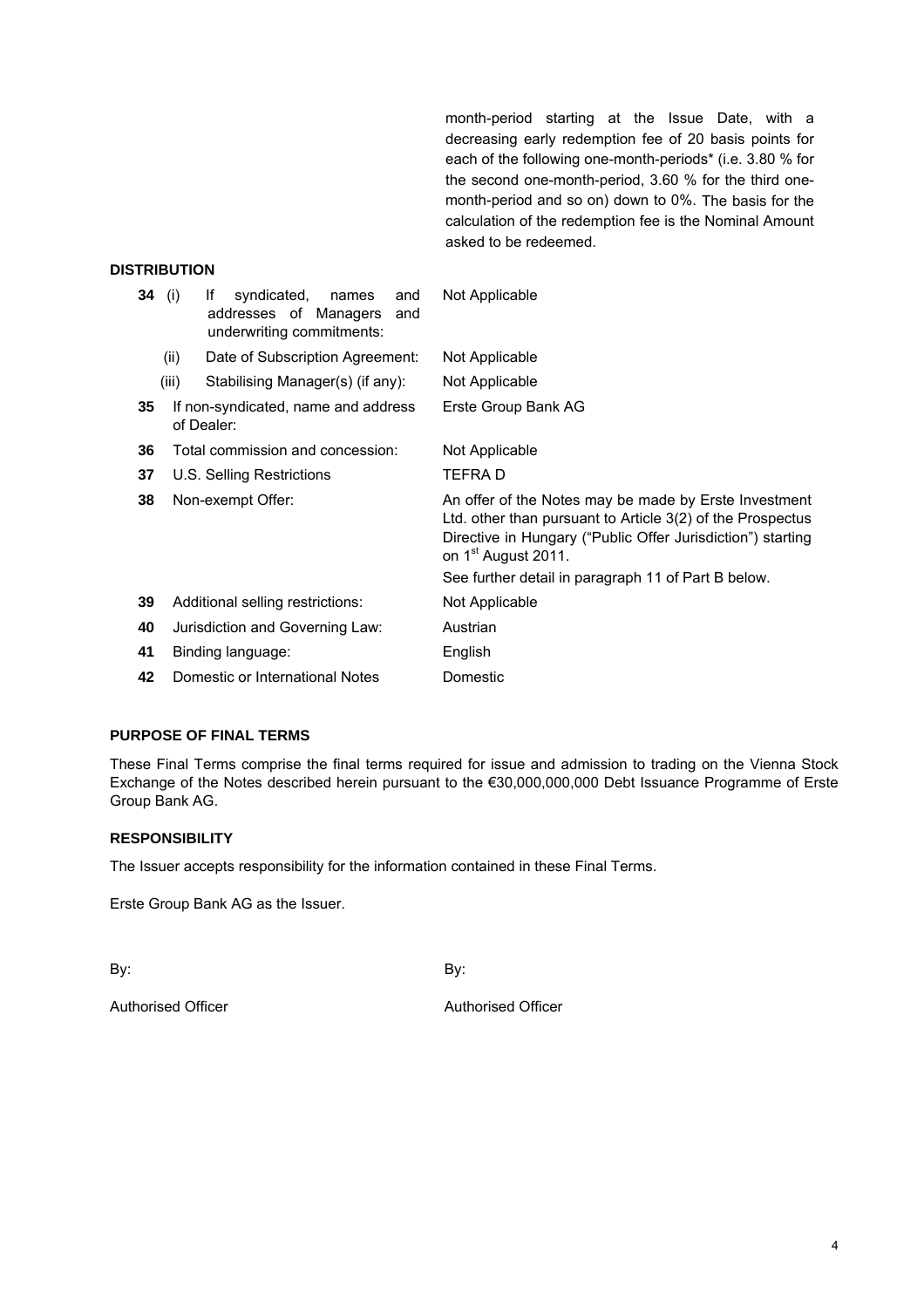# **PART B - OTHER INFORMATION**

# **1. LISTING AND ADMISSION TO TRADING**

| (1)  | Listing:              | Vienna, Geregelter Freiverkehr                                                                  |
|------|-----------------------|-------------------------------------------------------------------------------------------------|
| (ii) | Admission to trading: | Application will be made by the Issuer for the<br>Notes to be admitted to trading on the Vienna |
|      |                       | Stock Exchange.                                                                                 |

# **2. RATINGS**

Ratings: In General Notes have the following ratings: S&P: Long term: A Short term A-1

> Moody's: Senior Unsecured: A1 ST Bank Deposit Rating: P-1

**Fitch: Long term: A Short term: F1** 

S&P, Moody´s and Fitch are established in the European Community and have applied for registration under Regulation (EC) No 1060/2009, although notification of the corresponding registration decision has not yet been provided by the relevant competent authority.

# **3. NOTIFICATION**

The Commission de surveillance du secteur financier (CSSF - Luxembourg) has provided the Finanzmarktaufsichtbehörde (FMA – Austria), Bundesanstalt für Finanzdienstleistungsaufsicht (Bafin - Germany), Commissione Nazionale per le Società e la Borsa (CONSOB – Italy), Malta Financial Services Authority (MFSA – Malta), Commission de surveillance du secteur financier (CSSF - Luxembourg), Hungarian Financial Supervisory Authority (PSZÁF - Hungary), Czech Securities Commission (SEC - Czech Republic), National Bank of Slovakia (NBS - Slovak Republic), Securities Market Agency (Slovenia) and Romanian National Securities Commission (Romania) with a certificate of approval attesting that the Prospectus has been drawn up in accordance with the Prospectus Directive

# **4. INTERESTS OF NATURAL AND LEGAL PERSONS INVOLVED IN THE ISSUE/OFFER]**

Save as discussed in "Subscription and Sale", so far as the Issuer is aware, no person involved in the offer of the Notes has an interest material to the offer.

#### **5. REASONS FOR THE OFFER, ESTIMATED NET PROCEEDS AND TOTAL EXPENSES**

| (i) Reasons for the offer:      | See "Use of Proceeds" wording in Prospectus |
|---------------------------------|---------------------------------------------|
| (ii) Estimated net proceeds:    | Not Applicable                              |
| (iii) Estimated total expenses: | EUR 3.000                                   |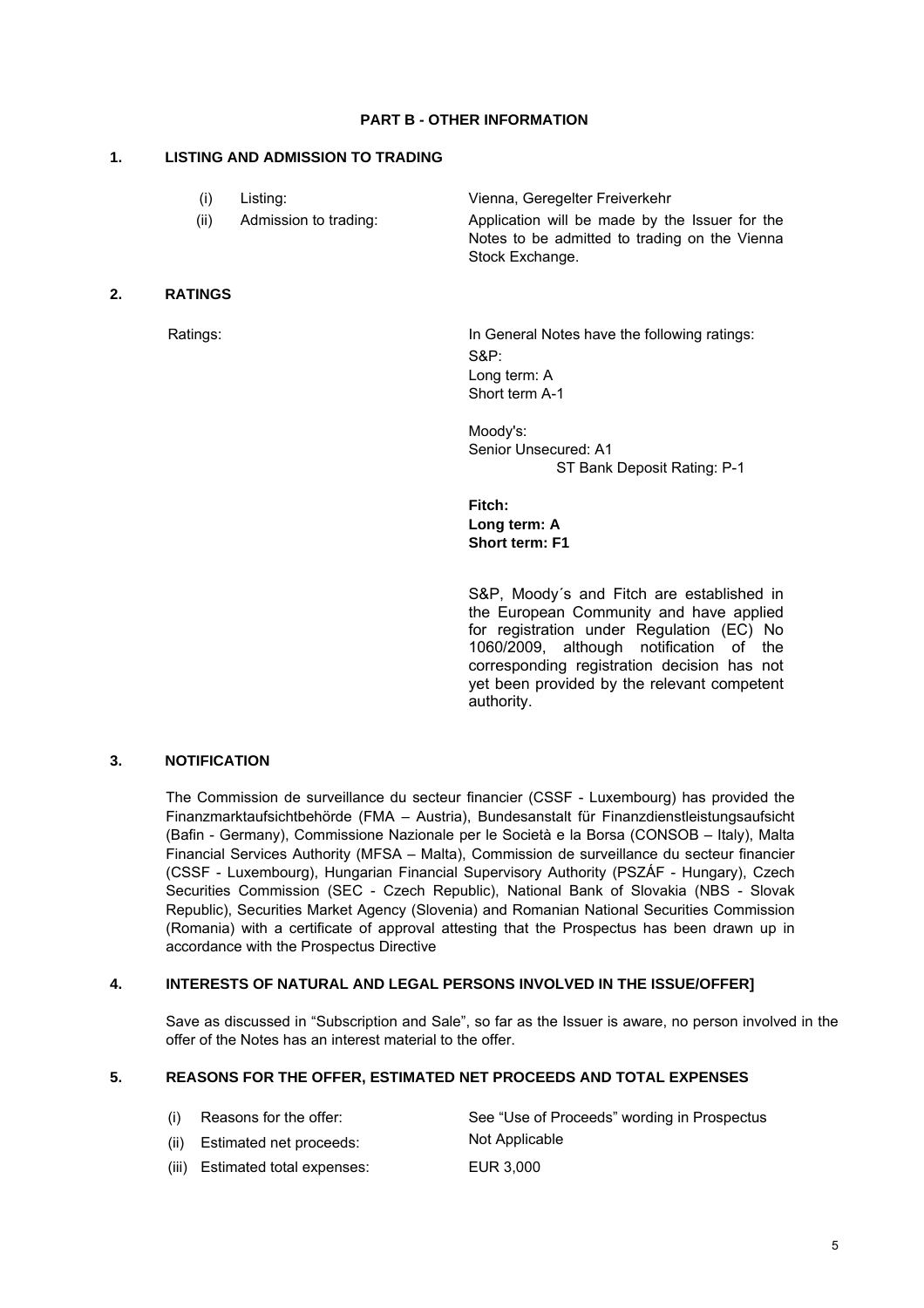#### **6. Fixed Rate Notes only - YIELD**

Indication of yield: Not Applicable

# **7. Floating Rate Notes only - HISTORIC INTEREST RATES**

Not Applicable

**8.** *Index-linked or Equity-linked or Fund-linked or Credit-linked or Commodity-linked or Future-linked or other variable-linked Notes only* **- PERFORMANCE OF INDEX/FORMULA/UNDERLYING EQUITY/FUND/CREDIT EVENT/COMMODITY/FUTURE/OTHER VARIABLE, EXPLANATION OF EFFECT ON VALUE OF INVESTMENT AND ASSOCIATED RISKS AND OTHER INFORMATION CONCERNING THE UNDERLYING** 

Not Applicable

**9.** *Dual Currency Notes only* **- PERFORMANCE OF RATE[S] OF EXCHANGE AND EXPLANATION OF EFFECT ON VALUE OF INVESTMENT** 

Not Applicable

# **10. OPERATIONAL INFORMATION**

|     | (i)   | ISIN Code:                                                                                                                               | AT000B006119                                                                                                                                      |
|-----|-------|------------------------------------------------------------------------------------------------------------------------------------------|---------------------------------------------------------------------------------------------------------------------------------------------------|
|     | (ii)  | Common Code:                                                                                                                             | Not Applicable                                                                                                                                    |
|     | (iii) | Clearing system(s)                                                                                                                       |                                                                                                                                                   |
|     |       | a) for International Notes:                                                                                                              | Euroclear Bank S.A./N.V./Clearstream Banking,<br>Société Anonyme                                                                                  |
|     |       | b) for Domestic Notes:                                                                                                                   | Euroclear<br>S.A.N.V.<br><b>OeKB</b><br>and<br>Bank<br>$\frac{1}{2}$<br>Clearstream Banking, Société Anonyme through<br>an account held with OeKB |
|     |       | (iv) Delivery:                                                                                                                           | Delivery against payment                                                                                                                          |
|     | (V)   | Names and addresses of initial Paying<br>$Agent(s)$ :                                                                                    | Erste Group Bank AG, Graben 21, 1010 Vienna                                                                                                       |
|     |       | (vi) Names and addresses of additional<br>Paying Agent(s) (if any):                                                                      | Not applicable                                                                                                                                    |
|     |       | (vii) Names and addresses of Delivery<br>Agent (s) (if not BNP Paribas):                                                                 | Not Applicable                                                                                                                                    |
|     |       | (viii) Intended to be held in a manner which<br>would allow Eurosystem eligibility.                                                      | No                                                                                                                                                |
| 11. |       | <b>Terms and Conditions of the Offer</b>                                                                                                 |                                                                                                                                                   |
|     | (i)   | Offer Price:                                                                                                                             | <b>Issue Price</b>                                                                                                                                |
|     | (ii)  | Conditions to which the offer is<br>subject:                                                                                             | Not Applicable                                                                                                                                    |
|     | (iii) | Time period, including any possible<br>amendments, during which the offer<br>will be open and description of the<br>application process: | Not Applicable                                                                                                                                    |
|     | (iv)  | Description of possibility to reduce                                                                                                     | Not Applicable                                                                                                                                    |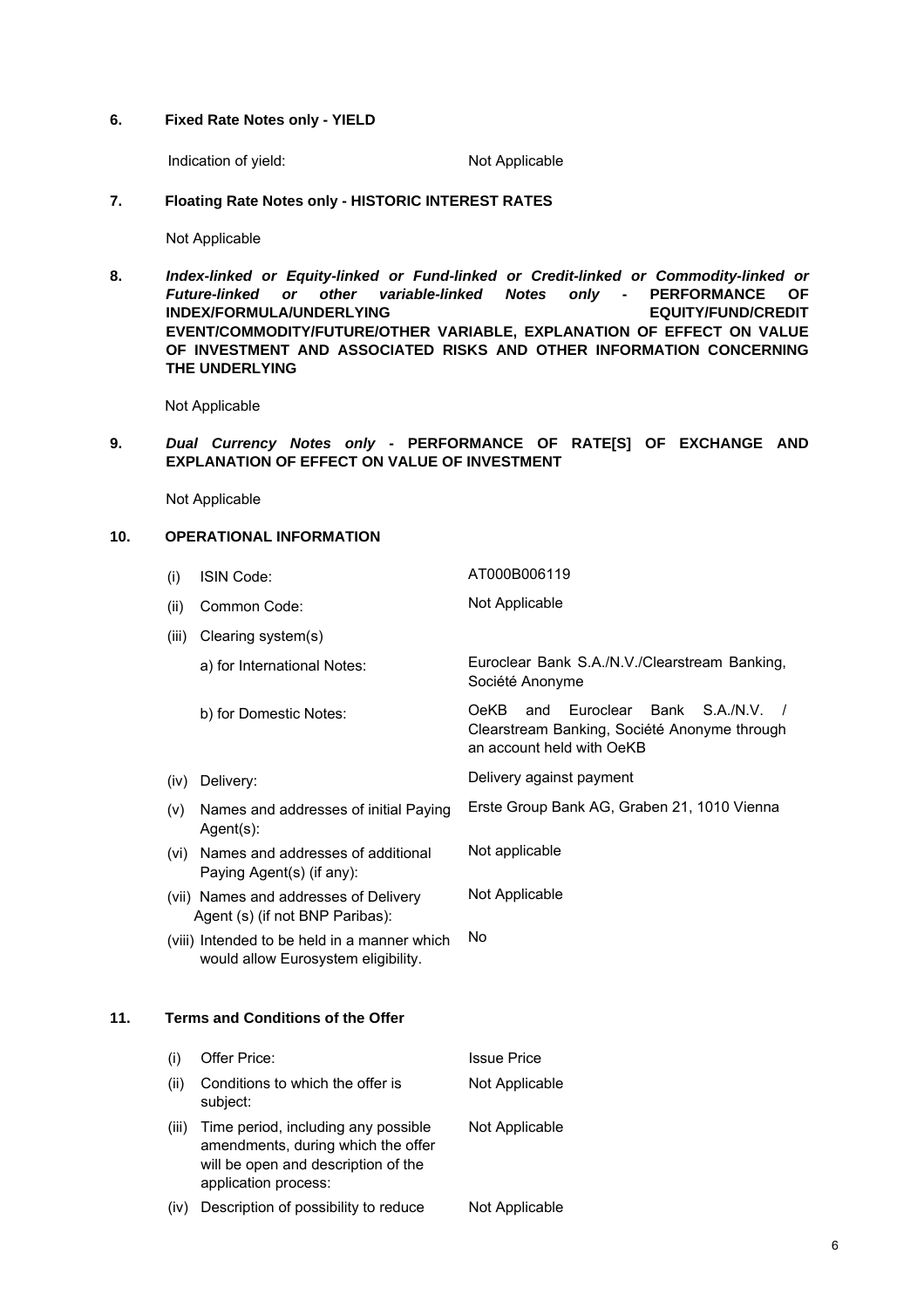|       | subscriptions and manner for<br>refunding excess amount paid by<br>applicants:                                                                               |                                                                                              |
|-------|--------------------------------------------------------------------------------------------------------------------------------------------------------------|----------------------------------------------------------------------------------------------|
| (V)   | Details of the minimum and/or<br>maximum amount of application:                                                                                              | Not Applicable                                                                               |
| (vi)  | Details of the method and time limits<br>for paying up and delivering the<br>Notes:                                                                          | Not Applicable                                                                               |
|       | (vii) Manner in and date on which results<br>of the offer are to be made public:                                                                             | Not Applicable                                                                               |
|       | (viii) Procedure for exercise of any right of<br>pre-emption, negotiability of<br>subscription rights and treatment of<br>subscription rights not exercised: | Not Applicable                                                                               |
| (ix)  | Categories of potential investors to<br>which the Notes are offered and<br>whether tranche(s) have been<br>reserved for certain countries:                   | Not Applicable                                                                               |
| (x)   | Process for notification to applicants<br>of the amount allotted and the<br>indication whether dealing may begin<br>before notification is made:             | Not Applicable                                                                               |
| (xi)  | Amount of any expenses and taxes<br>specifically charged to the subscriber<br>or purchaser:                                                                  | Not Applicable                                                                               |
| (xii) | Name(s) and address(es), to the<br>extent known to the Issuer, of the<br>placers in the various countries<br>where the offer takes place.                    | Hungarian Distributo<br>1138 Budapest, Nép<br>Bank Hungary Zrt. as<br>Ltd. in its branches d |

Hungarian Distributor Erste Investment Ltd.(H-1138 Budapest, Népfürdő u. 24-26.) and Erste Bank Hungary Zrt. as agent of Erste Investment Ltd. in its branches determined in the Appendix 1. of Business Rules of Erste Investment Ltd.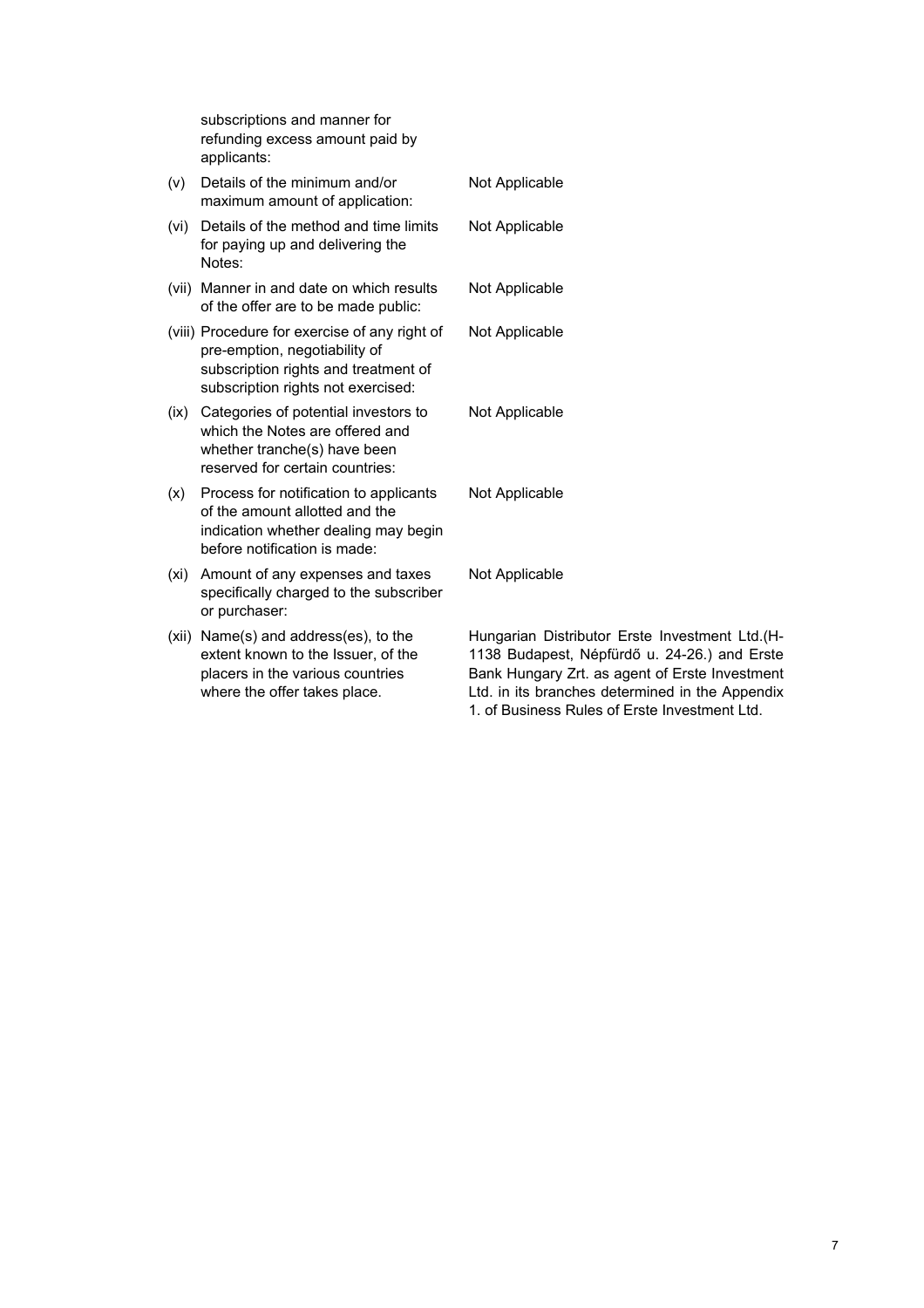# **Annex**

# **Early Subscription Discount Table**

Discount Provisions for early subscription of the Notes:

| <b>Date of Subscription</b> | <b>Applicable Subscription Prices (HUF)</b> |
|-----------------------------|---------------------------------------------|
| 01.08.2011                  | 264.870                                     |
| 02.08.2011                  | 264.912                                     |
| 03.08.2011                  | 264.953                                     |
| 04.08.2011                  | 264.995                                     |
| 05.08.2011                  | 265.036                                     |
| 08.08.2011                  | 265.161                                     |
| 09.08.2011                  | 265.202                                     |
| 10.08.2011                  | 265.244                                     |
| 11.08.2011                  | 265.285                                     |
| 12.08.2011                  | 265.327                                     |
| 15.08.2011                  | 265.451                                     |
| 16.08.2011                  | 265.493                                     |
| 17.08.2011                  | 265.534                                     |
| 18.08.2011                  | 265.576                                     |
| 19.08.2011                  | 265.618                                     |
| 22.08.2011                  | 265.743                                     |
| 23.08.2011                  | 265.784                                     |
| 24.08.2011                  | 265.826                                     |
| 25.08.2011                  | 265.868                                     |
| 26.08.2011                  | 265.909                                     |
| 29.08.2011                  | 266.035                                     |
| 30.08.2011                  | 266.076                                     |
| 31.08.2011                  | 266.118                                     |
| 01.09.2011                  | 266.160                                     |
| 02.09.2011                  | 266.202                                     |
| 05.09.2011                  | 266.327                                     |